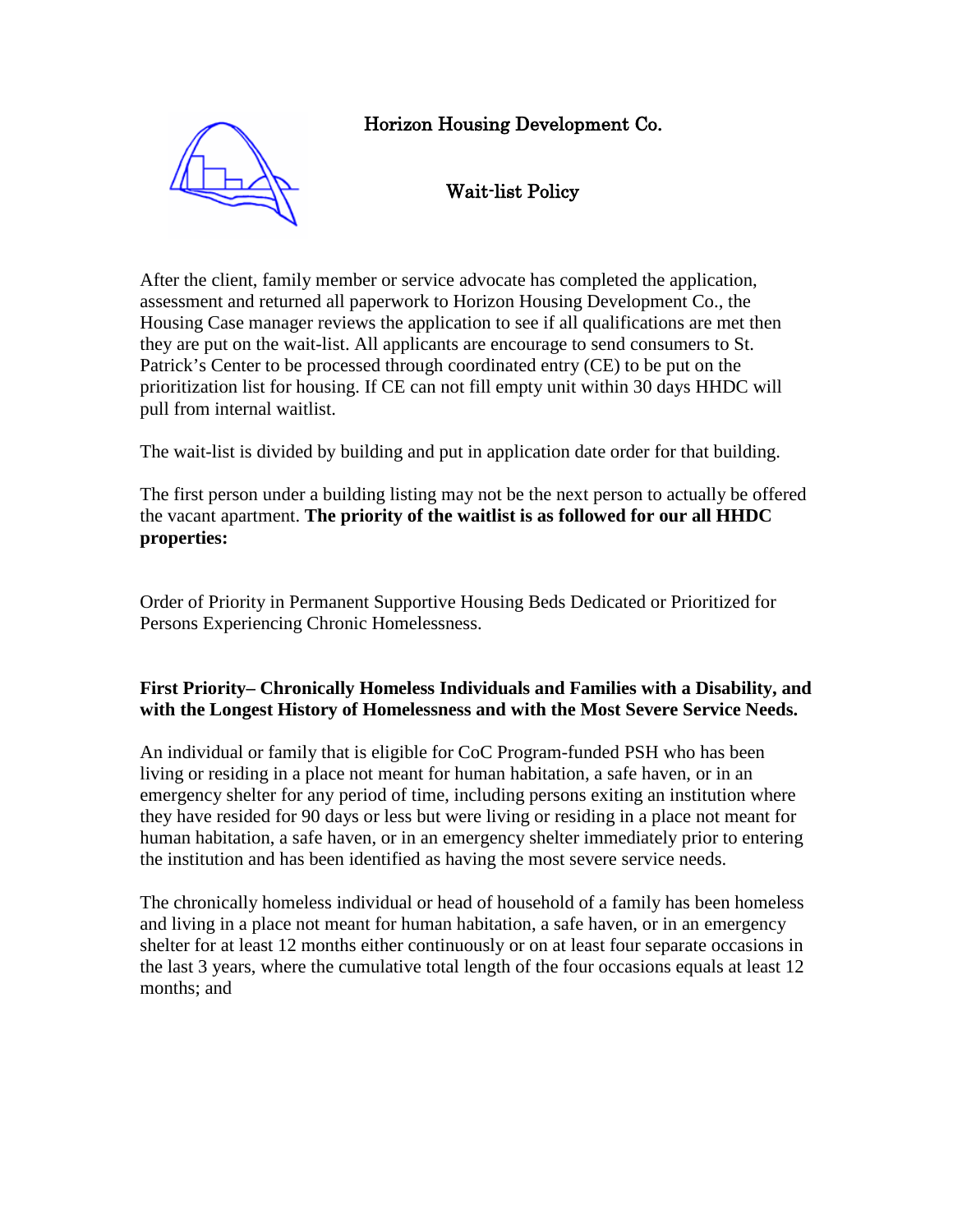#### **Second Priority–Homeless Individuals and Families with a Disability with a Long Period of Continuous or Episodic Homelessness.**

An individual or family that is eligible for CoC Program-funded PSH who has been living or residing in a place not meant for human habitation, a safe haven, or in an emergency shelter continuously for at least 6 months or on at least three separate occasions in the last 3 years where the cumulative total is at least 6 months. This includes persons exiting an institution where they have resided for 90 days or less but were living or residing in a place not meant for human habitation, a safe haven, or in an emergency shelter immediately prior to entering the institution and had been living or residing in one of those locations for at least 6 months or on at least three separate occasions in the last 3 years where the cumulative total is at least 6 months.

### **Third Priority–Homeless Individuals and Families with Disability Coming from Places Not Meant for Human Habitation, Safe Havens, or Emergency Shelters.**

An individual or family that is eligible for CoC Program-funded PSH who has been living in a place not meant for human habitation, a safe haven, or an emergency shelter. This includes persons exiting an institution where they have resided for 90 days or less but were living or residing in a place not meant for human habitation, a safe haven, or in an emergency shelter immediately prior to entering the institution.

## **Fourth Priority–Homeless Individuals and Families with a Disability Coming from Transitional Housing.**

An individual or family that is eligible for CoC Program-funded PSH who is coming from transitional housing, where prior to residing in the transitional housing lived on streets or in an emergency shelter, or safe haven. This priority also includes homeless individuals and homeless households with children with a qualifying disability who were fleeing or attempting to flee domestic violence, dating violence, sexual assault, or stalking and are living in transitional housing–all are eligible for PSH even if they did not live on the streets, emergency shelters, or safe havens prior to entry in the transitional housing.

#### **Definitions provided by U.S. Department of Housing and Urban Development (24 CFR 578.3)**

**Chronically Homeless.** The definition of "chronically homeless" currently in effect for the CoC Program is that which is defined in the CoC Program interim rule at 24 CFR 578.3, which states that a chronically homeless person is: An individual who:

Is homeless and lives in a place not meant for human habitation, a safe haven, or in an emergency shelter; and